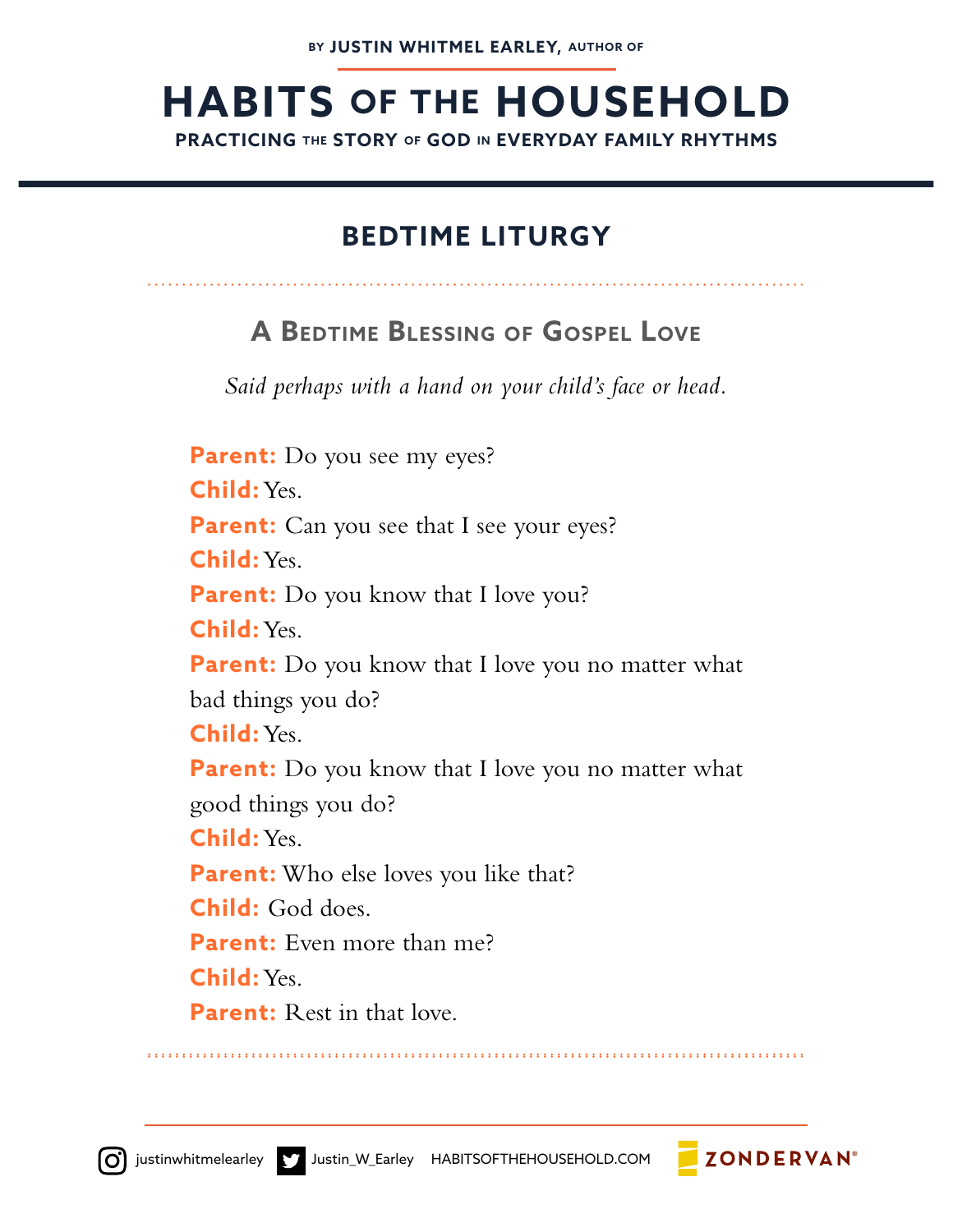#### **Child:** God does. **BEDTIME LITURGY**

**Parent:** Who else loves you like that?

## **A TICKLE BLESSING**

*Suddenly, and with lots of squirming:*

Parent: Dear Lord, may this child find much joy and laughter, all of his/her days. **Child:** *Uncontrollable laughter, until they can barely breathe* **Parent:** Amen.

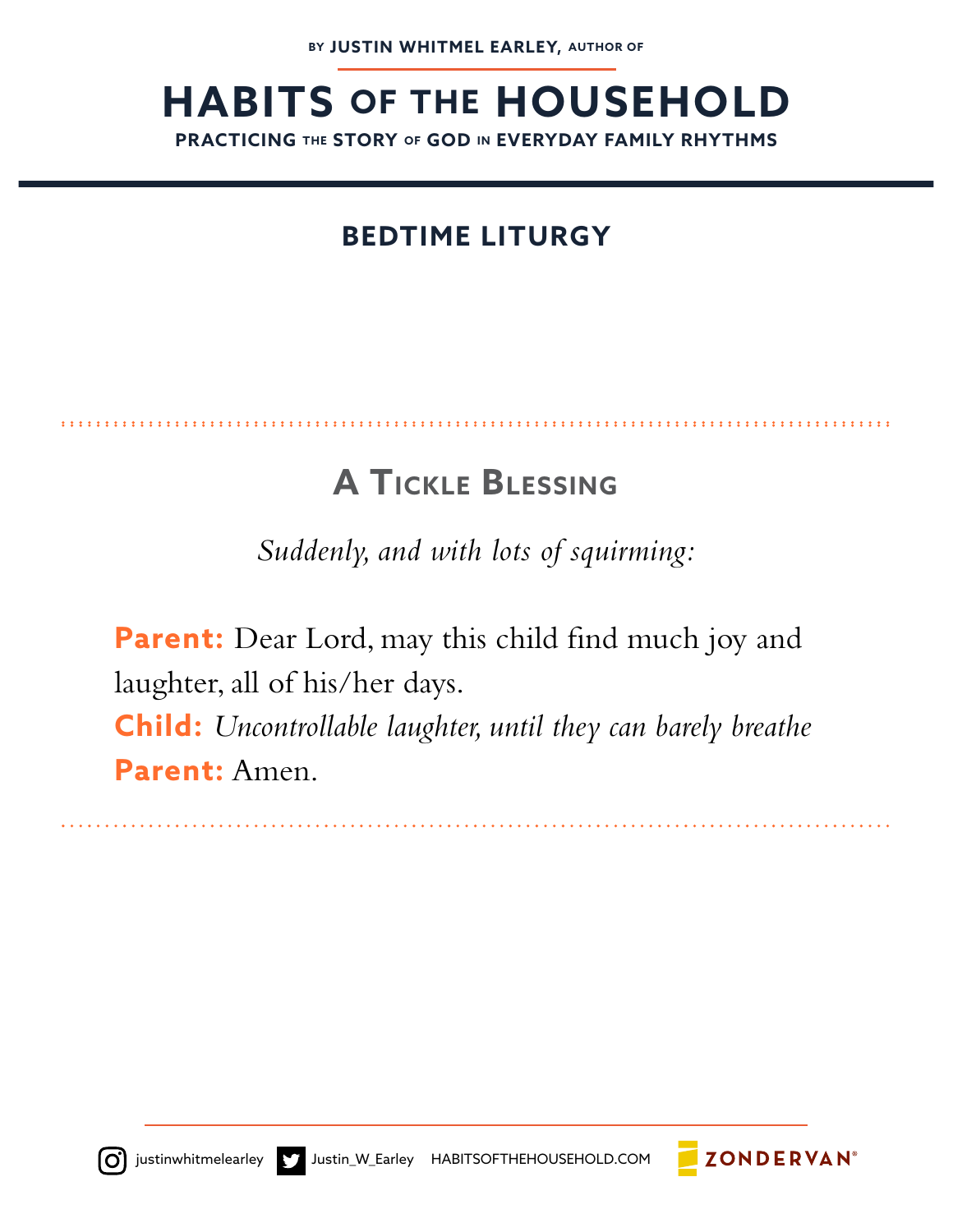### **BEDTIME LITURGY**

### **A BOUNCY BLESSING**

*While bouncing the bed around the child, and trying to get as much giggling and flopping as possible:*

Parent: Dear Lord, may this child bounce from blessing to blessing, all of his/her days. **Child:** *Bouncing and laughing* **Parent:** Amen.



around the model of his control of his first state of his control of his  $\overline{\mathcal{A}}$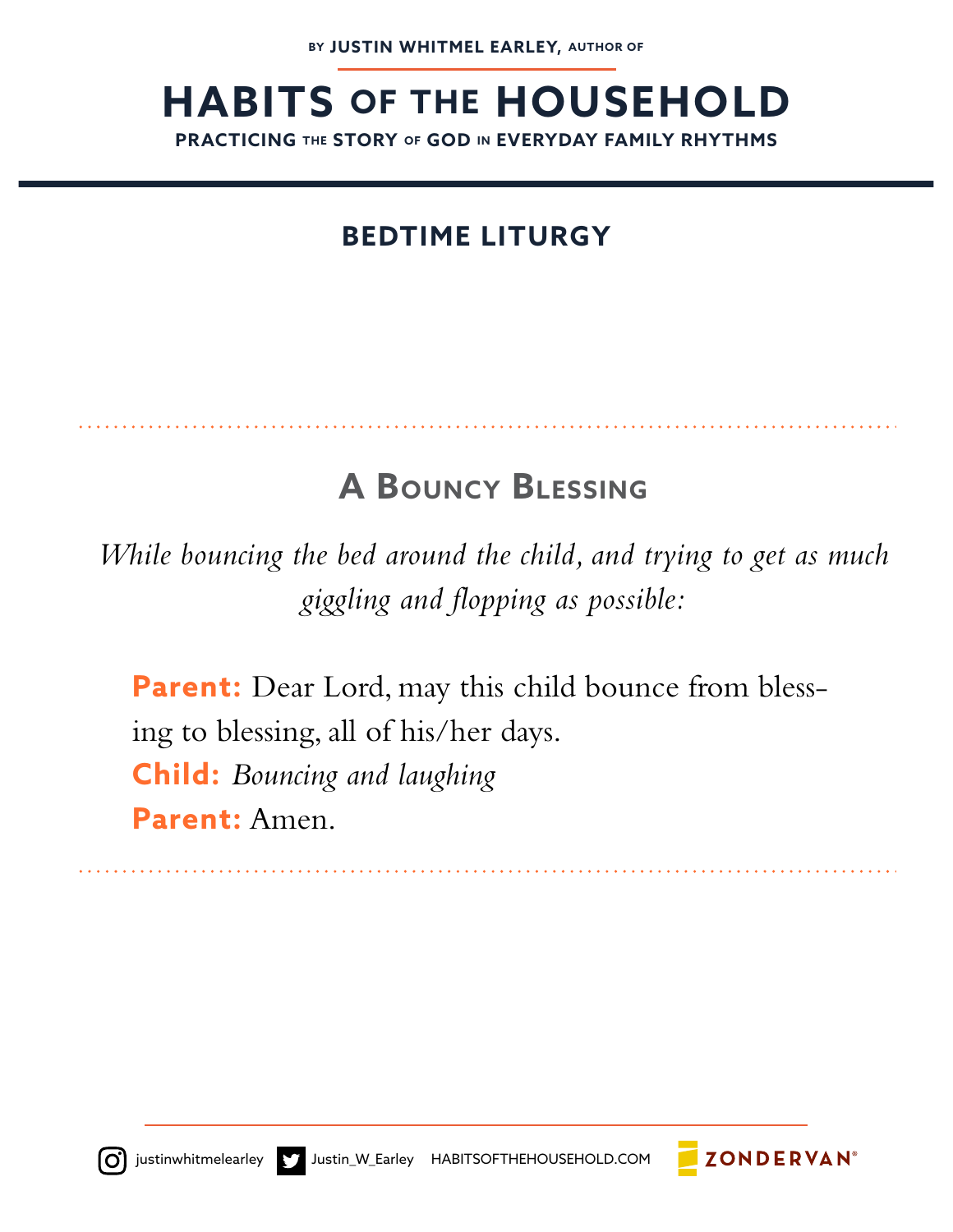*giggling and flopping as possible:*

#### **PEDITIME LITURG! BEDTIME LITURGY**

### **A SQUEEZE BLESSING**

*During a really big, really tight hug:*

**Parent:** Dear Lord, may this child feel your love wrap around them, all of his/her days. **Child:** *Struggles to break free and hopefully laughs* **Parent:** Amen.



**ZONDERVAN**<sup>®</sup>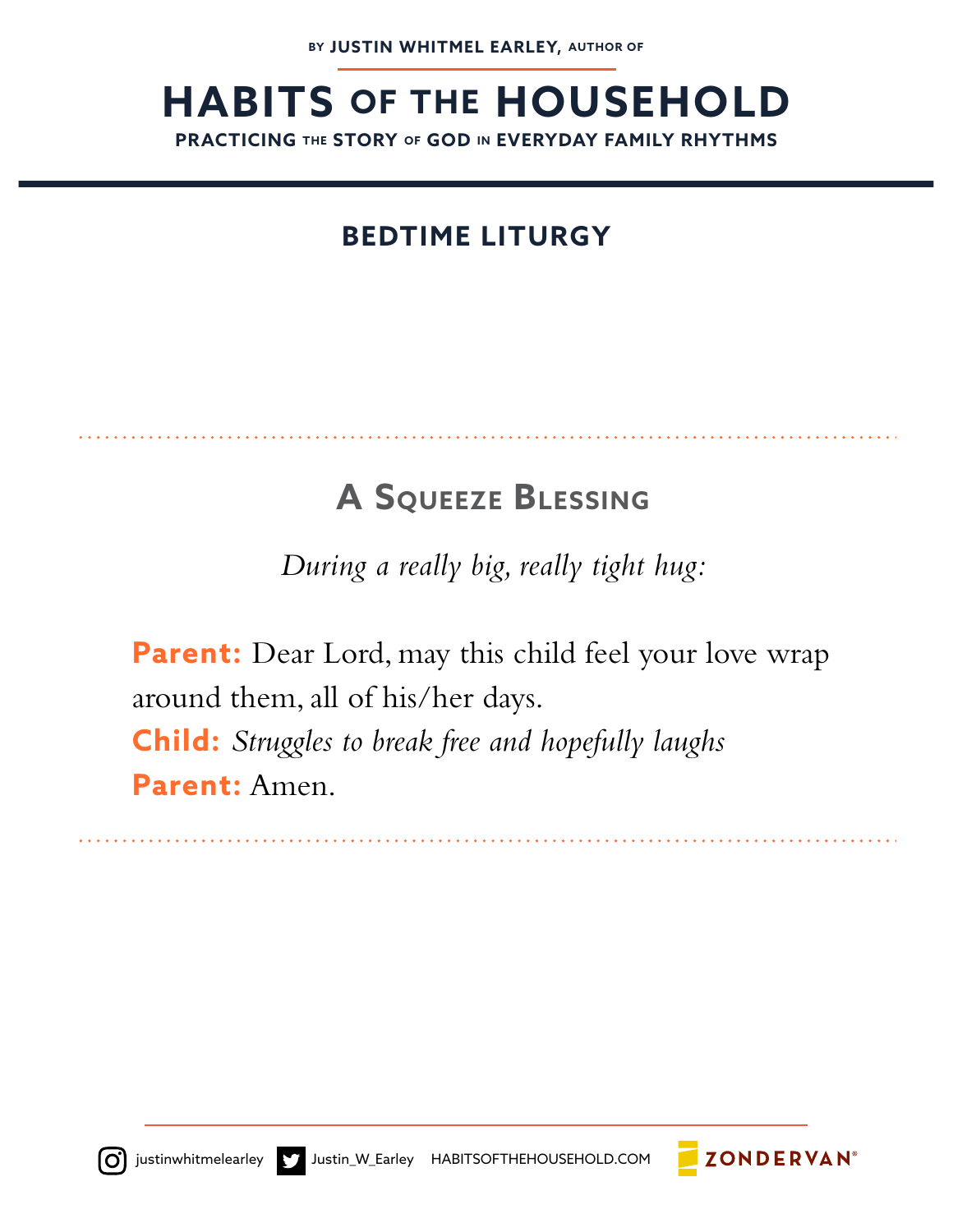### **BEDTIME LITURGY**

**A BLESSING FOR THE BODY OF A CHILD WHILE LYING IN BED**

*As prayer progresses, move hands to touch each part of the body:*

**Jesus, bless their feet**, may they bring good news. Bless their legs, may they carry on in times of suffering. **Bless their backs**, may they be strong enough to bear the burdens of others.

**Bless their arms** to hold the lonely, **and their hands** to do good work.

**Bless their necks**, may they turn their heads toward the poor. **Bless their ears** to discern truth, **their eyes** to see beauty, and **their mouths** to speak encouragement.

**Bless their minds**, may they grow wise.

**And finally, bless their hearts**, may they grow to love you and all that you have made—in the right order. **Amen.**



**Parent:** God loves you. Jesus died for you. And the